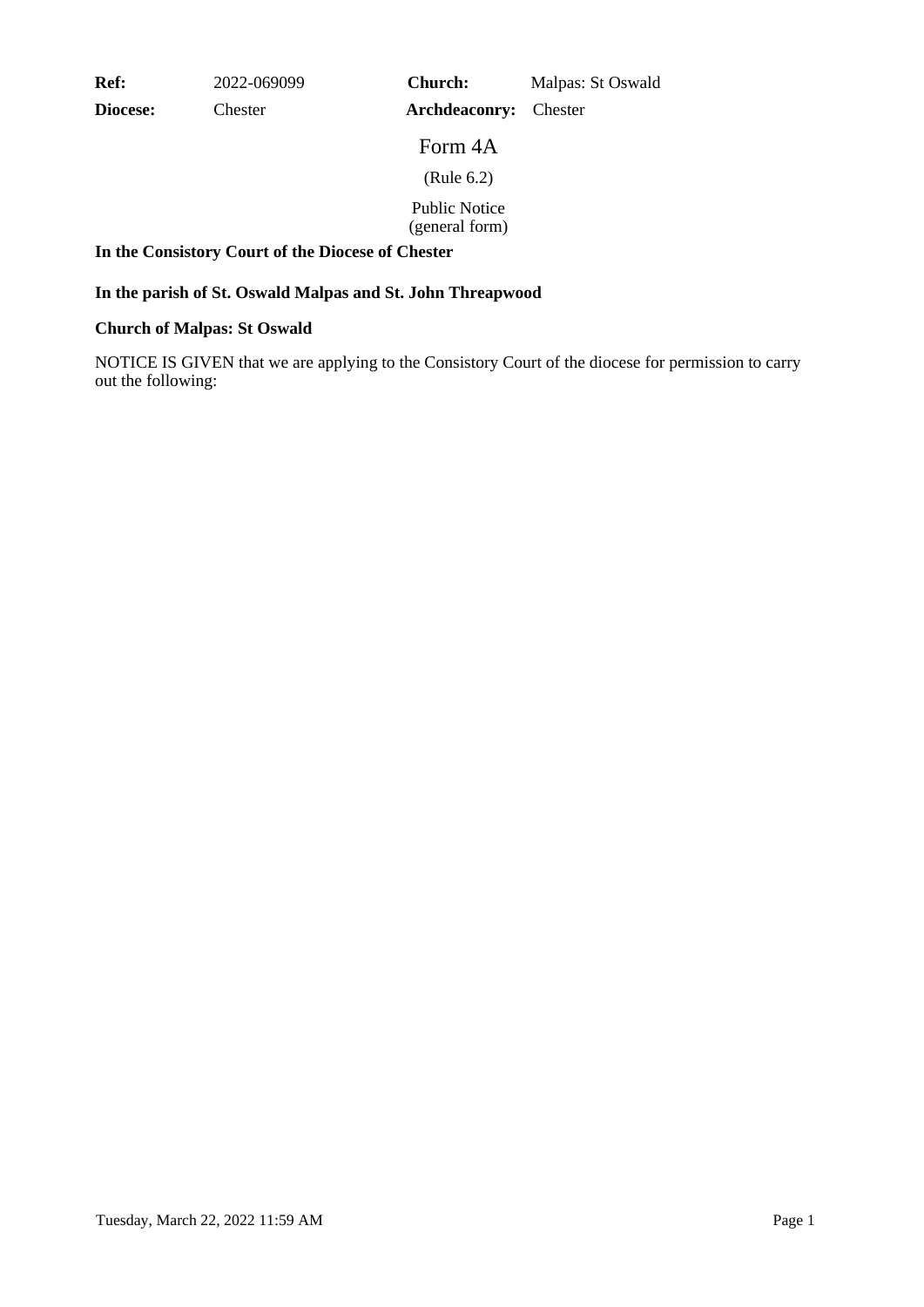Works of repairs and stabilisation to the churchyard boundary wall at Church Street and Church Walk, Malpas, comprising:

1. Rebuild of collapsed area using original stone where possible (and a small amount of new matching stone where required

- 2. Tying walls back to the rock with anchors
- 3. Removal of temporary works, cutting kingposts off below ground
- 4. Removal of ivy and clearing shrubs from front of west wall
- 5. Removal of soft vegetation from joints

6. Repointing of upper course and coping throughout and resetting any loose or displaced copings in mortar bed

7. Pin/glue/pointing of cracked stones if possible (allowing for new indent as worst case)

8. Repointing areas of walls where mortar eroded

9. Piecing in of new stone to protect faces of heavily eroded stone

10. Underpinning areas with new stone where rock has weathered back

11. Drilling of weepholes through joints at low level, particularly where the wall overlies rock, to reduce water pressure

12. Provide a white line adjacent to the south wall to deter traffic from getting to close to the wall

13. CCTV survey of drains and investigation of sunken area of south steps

14. Provisional excavation and repairs to south steps and minor repairs to steps and gates adjacent to the south and west walls

Interim Faculty works already carried out: Temporary works to protect the public and prevent further collapse of the churchyard wall at Church Street and west wall at Church Walk, Malpas, to enable reopening of the road to traffic and pedestrians. The works to be undertaken by three different approaches, dependant on level of risk to road users, the general public or churchyard, as follows:

1. Where space allows, and the wall is lower/risk is lower, tonne bags of aggregate will be placed on the road adjacent to the wall

2. Where the road is very narrow/the wall is higher/risk is higher, installation of "king posts" in the road adjacent to the wall, with timber packers to the wall face.

3. In the collapse area, installation of "king posts" in the road adjacent to the wall, with timber packers to the wall face with panels between the king posts and lightweight fill in the collapse zone, to prevent any further slippage of the retained ground

4. The works to the west wall include placing of tonne bags of aggregate on the road adjacent to the wall as in section 7.7 of the works to the south wall in Church Street.

All in accordance with:

1. Drawings of Ramboll numbered SK001 General Arrangement Rev C02 dated 29 June 2021 and SK002 Proposed Sections/ Elevations Rev C02 Sections dated 16 April 2021 and SK004 GA West Wall Rev C01 dated 18 June 2021

2. Emails of Fay Newham of Ramboll dated 4 May 2021 and 1 July 2021

3. Statements of Significance and Need of Ramboll dated January 2022

4. Document Issue Sheet and Drawings of Ramboll numbered SK00010 Rev P01, SK00010 Rev P02, SK00011 Rev P01, SK00013 Rev P01, SK00014 Rev P01, SK00020 Rev P01, SK00025 Rev P01, SK00040 Rev P02, SK00041 Rev P02, SK00042 Rev P02, SK00043 Rev P02, SK00045 Rev P01, SK00046 Rev P01, SK00047 Rev P02 and SK00050 Rev P02 all dated 26 January 202 and drawings numbered SK00030 Rev P01, SK00031 Rev P01 and SK00032 Rev P01 all dated January 2022

Copies of the relevant plans and documents may be examined at

All documentation may be viewed at

https://chester.anglican.org/support-services/churches/faculties/public-notices.php

If you wish to object to any of the works or proposals you should send a letter stating the grounds of your objection to The Diocesan Registrar at Church House, 5500 Daresbury Park, Daresbury, Warrington, Cheshire WA4 4GE or by email to lisa.moncur@chester.anglican.org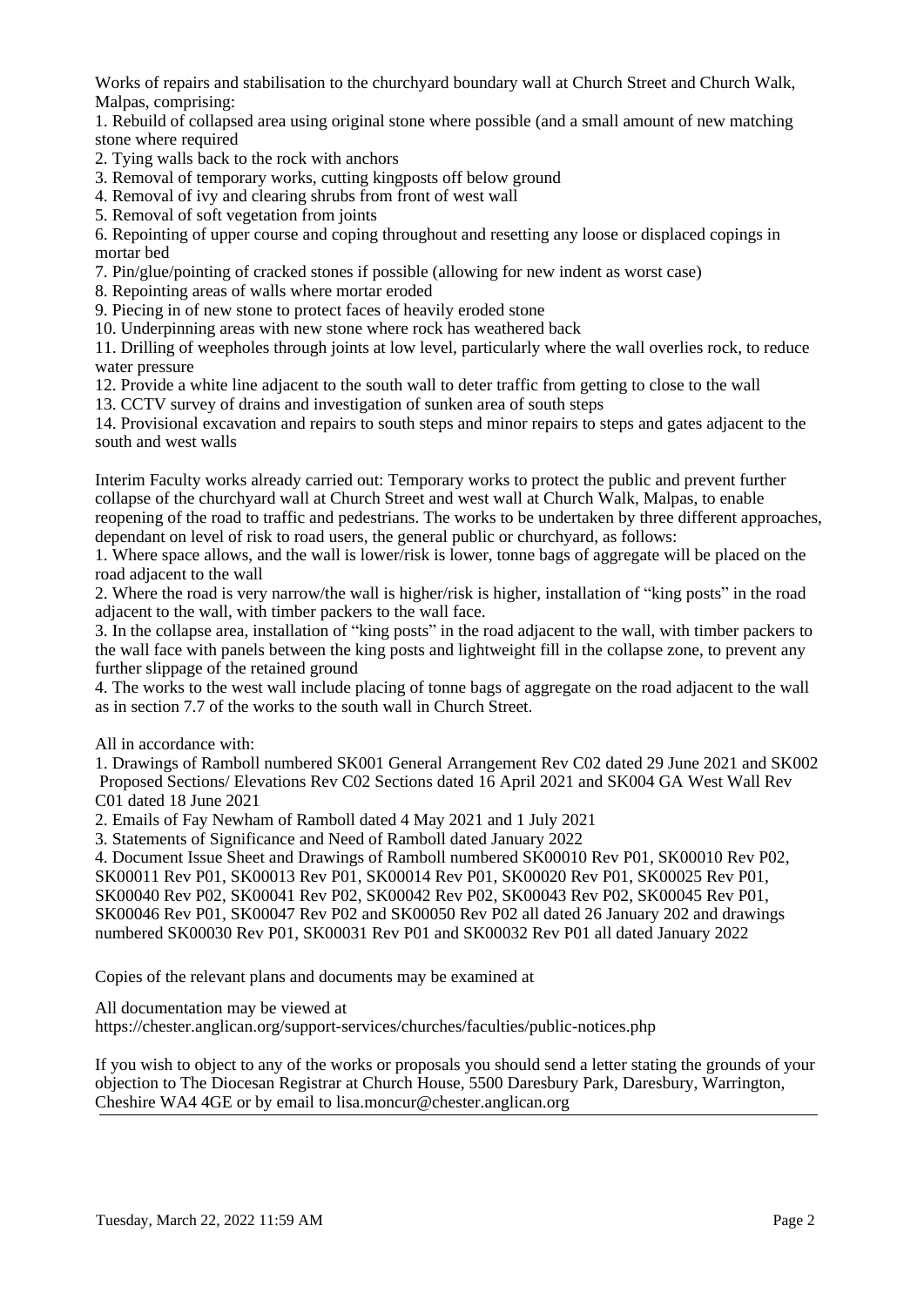*(If changes to a church are proposed, a copy of the petition and of any designs, plans, photographs and other documents that were submitted with it must be displayed in the church or at another place where they may be conveniently inspected by the public and if the petition is submitted through an online system, those documents must also be publicly available for inspection online.)*

Petitioners:

1. ANGELA LATHAM, CHURCHWARDEN

2. BEVERLEY DOBSON, CHURCHWARDEN

3. ,

Date 22/03/2022

**If you wish to object to any of the works or proposals you should send a letter or email stating the grounds of your objection to The Diocesan Registrar at**

Diocesan Register Diocese of Chester Church House 5500 Daresbury Park Daresbury WA4 4GE Warrington

jo.williams@chester.anglican.org

**so that your letter reaches the registrar not later than 21/04/2022. A letter of objection must include your name and address and state whether you live in the parish and/or your name is entered on the church electoral roll of the parish or any other basis on which you have an interest in the matter.**